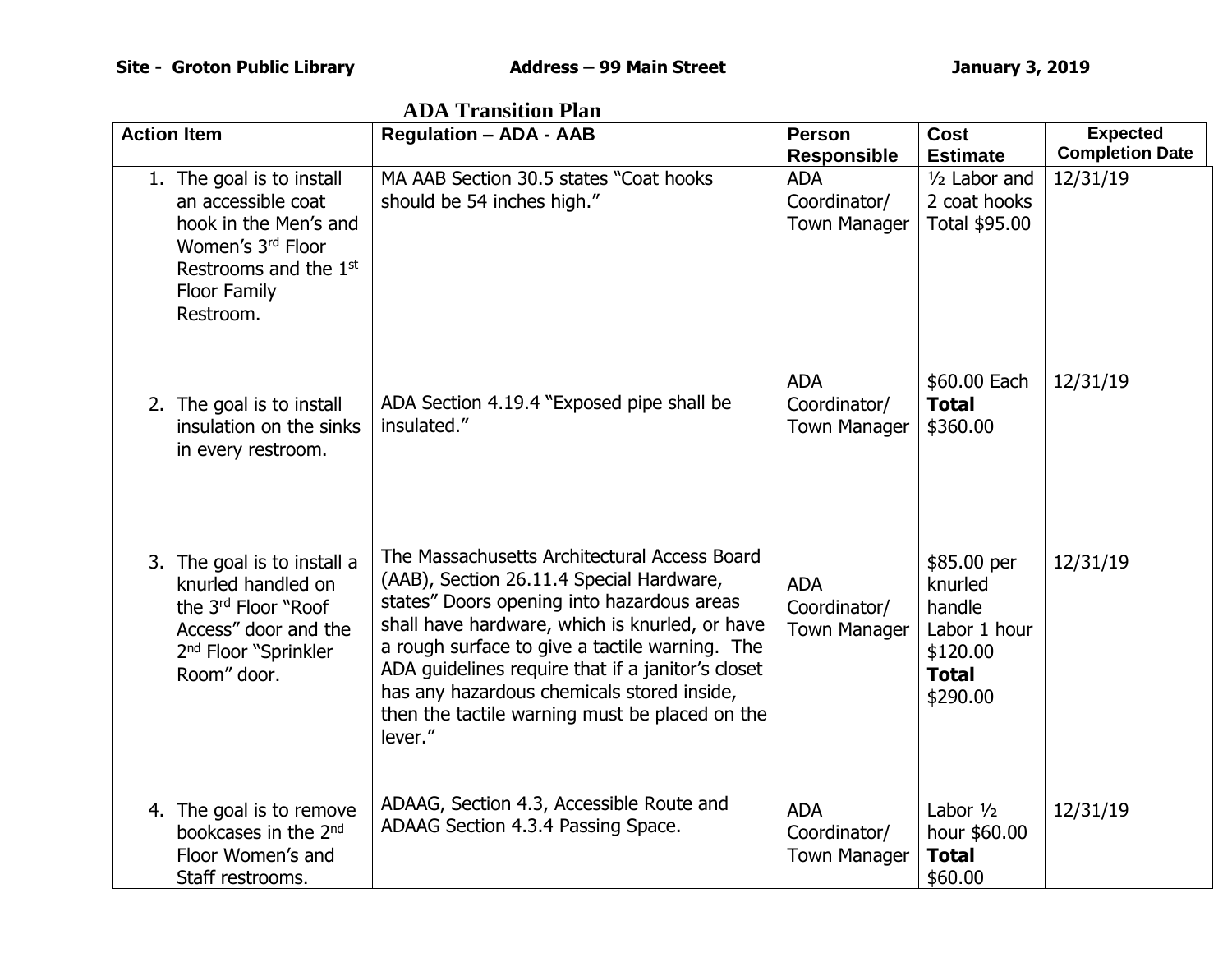| 5. The goal is to install<br>Elevator Hall call<br>buttons with Raised<br>and Braille lettering.           | ADA Section 4.10.3 "Hall elevator entrance<br>shall have raised and Braille floor<br>designations."                                | <b>ADA</b><br>Coordinator/<br><b>Town Manager</b> | \$35.00 Each<br>Labor 2<br>Hours<br>\$240.00<br><b>Total</b><br>310.00    | 12/31/19 |
|------------------------------------------------------------------------------------------------------------|------------------------------------------------------------------------------------------------------------------------------------|---------------------------------------------------|---------------------------------------------------------------------------|----------|
| 6. The goal is to install<br>an accessible sink in<br>the $1st$ Floor<br>Community Room.                   | ADA Section 4.19 states "Lavatories shall be<br>mounted with the rim or counter surface no<br>higher than 34 inches."              | <b>ADA</b><br>Coordinator/<br><b>Town Manager</b> | Estimated<br><b>Total</b><br>\$1600.00                                    | 12/31/20 |
| 7. The goal is to raise<br>the HP Signs to the<br>correct height.                                          | MA AAB Section 23.6.4 states "Signs shall be<br>permanently located at a height of no less<br>than 5 feet to the top of the sign." | <b>ADA</b><br>Coordinator/<br><b>Town Manager</b> | 1 Hour Labor<br><b>Total</b><br>\$120.00                                  | 12/31/19 |
| 8. The goal is to<br>purchase one HP "Van<br>Accessible" sign for<br>one of the current HP<br>spots.       | ADA Section 4.6.4 "Space shall have an<br>additional sign "Van Accessible" mounted<br>below the symbol of accessibility."          | <b>ADA</b><br>Coordinator/<br><b>Town Manager</b> | Sign \$85.00<br>1 Hour Labor<br>\$120.00<br><b>Total</b><br>\$205.00      | 12/31/19 |
| 9. The goal is to repair<br>or patch curb cut to<br>sidewalk leading to<br>Library accessible<br>entrance. | AAB 2.6 Maintenance of Accessible Features                                                                                         | <b>ADA</b><br>Coordinator/<br><b>Town Manager</b> | \$131.00<br>each square<br>Labor<br>\$807.00<br><b>Total</b><br>\$1200.00 | 12/31/20 |